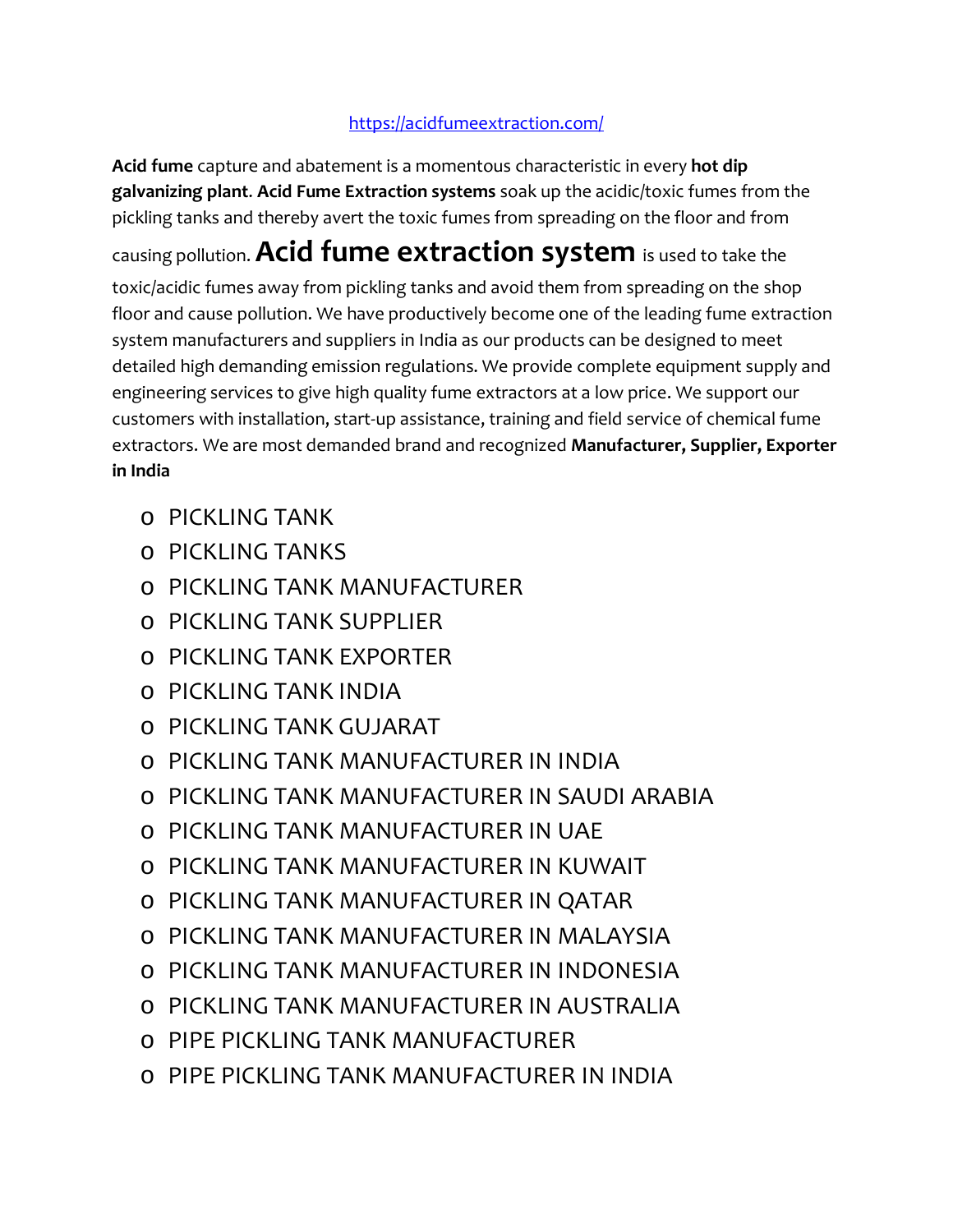- o PIPE PICKLING TANK SUPPLIER
- o PIPE PICKLING TANK EXPORTER
- o TUBE PICKLING TANK MANUFACTURER
- o TUBE PICKLING TANK MANUFACTURER IN INDIA
- o TUBE PICKLING TANK SUPPLIER
- o TUBE PICKLING TANK EXPORTER
- o WIRE PICKLING TANK MANUFACTURER
- o WIRE PICKLING TANK MANUFACTURER IN INDIA
- o WIRE PICKLING TANK SUPPLIER
- o WIRE PICKLING TANK EXPORTER
- o PIPE PICKLING PLANT MANUFACTURER
- $\circ$  PIPE PICKLING PLANT MANUFACTURER IN INDIA
- o PIPE PICKLING PLANT SUPPLIER
- o PIPE PICKLING PLANT EXPORTER
- o TUBE PICKLING PLANT MANUFACTURER
- o TUBE PICKLING PLANT MANUFACTURER IN INDIA
- o TUBE PICKLING PLANT SUPPLIER
- o TUBE PICKLING PLANT EXPORTER
- o WIRE PICKLING PLANT MANUFACTURER
- o WIRE PICKLING PLANT MANUFACTURER IN INDIA
- o WIRE PICKLING PLANT SUPPLIER
- o WIRE PICKLING PLANT EXPORTER
- o SS PIPE PICKLING TANK MANUFACTURER
- o SS WIRE PICKLING TANK MANUFACTURER
- o BRIGHT BAR PICKLING TANK MANUFACTURER
- o CASTING PICKLING TANK MANUFACTURER
- o PICKLING PLANT
- o PICKLING PLANT MANUFACTURER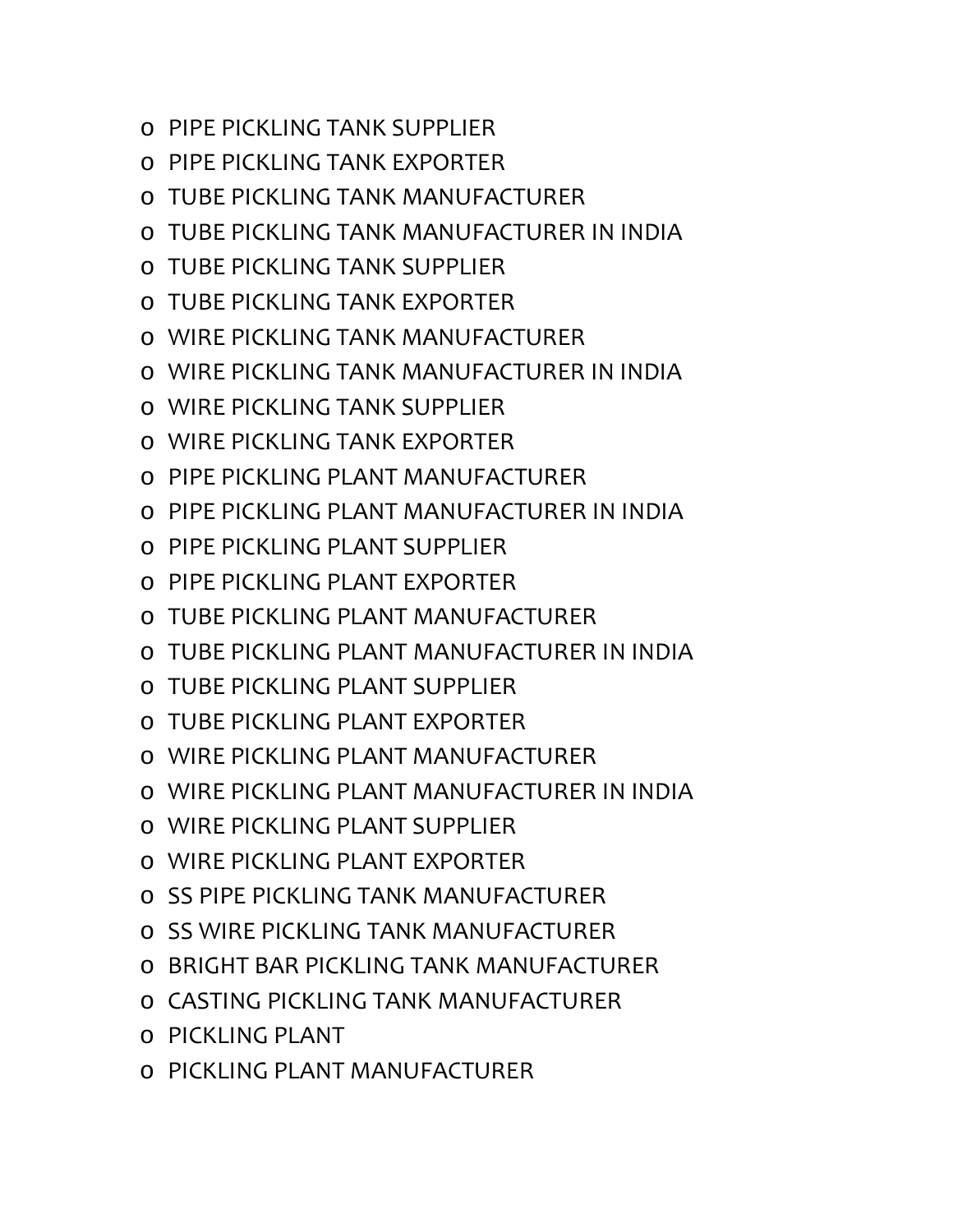- o PICKLING PLANT SUPPLIER
- o PICKLING PLANT MANUFACTURER IN INDIA
- o PICKLING PLANT MANUFACTURER IN SAUDI ARABIA
- o PICKLING PLANT MANUFACTURER IN UAE
- o PICKLING PLANT MANUFACTURER IN KUWAIT
- o PICKLING PLANT MANUFACTURER IN QATAR
- o PICKLING PLANT MANUFACTURER IN MALAYSIA
- o PICKLING PLANT MANUFACTURER IN INDONESIA
- o PICKLING PLANT MANUFACTURER IN AUSTRALIA
- o PICKLING PLANT EXPORTER
- o ZINC WHITE FUME EXTRACTION SYSTEM
- o ZINC SCRUBBER SYSTEM MANUFACTURER
- o ZINC FUME SCRUBBER MANUFACTURER
- o ZINC FUME SCRUBBER EXPORTER
- o ZINC FUME SCRUBBER SUPPLIER
- o ACID FUME EXTRACTION PLANTS MANUFACTURER
- o ACID FUME SCRUBBER MANUFACTURER
- o ACID FUME SCRUBBER EXPORTER
- o ACID FUME SCRUBBER SUPPLIER
- o ACID FUME SCRUBBER FOR PICKLING TANK
- o ACID SCRUBBER FOR PICKLING TANK
- o ACID FUME SCRUBBER FOR PICKLING PLANT
- o HOT DIP GALVANIZING PLANT
- o HOT DIP GALVANIZING PLANT MANUFACTURER
- o HOT DIP GALVANIZING PLANT EXPORTER
- o HOT DIP GALVANIZING PLANT INDIA
- o HOT DIP GALVANIZING PLANT SUPPLIER
- o GALVANIZING PLANT MANUFACTURER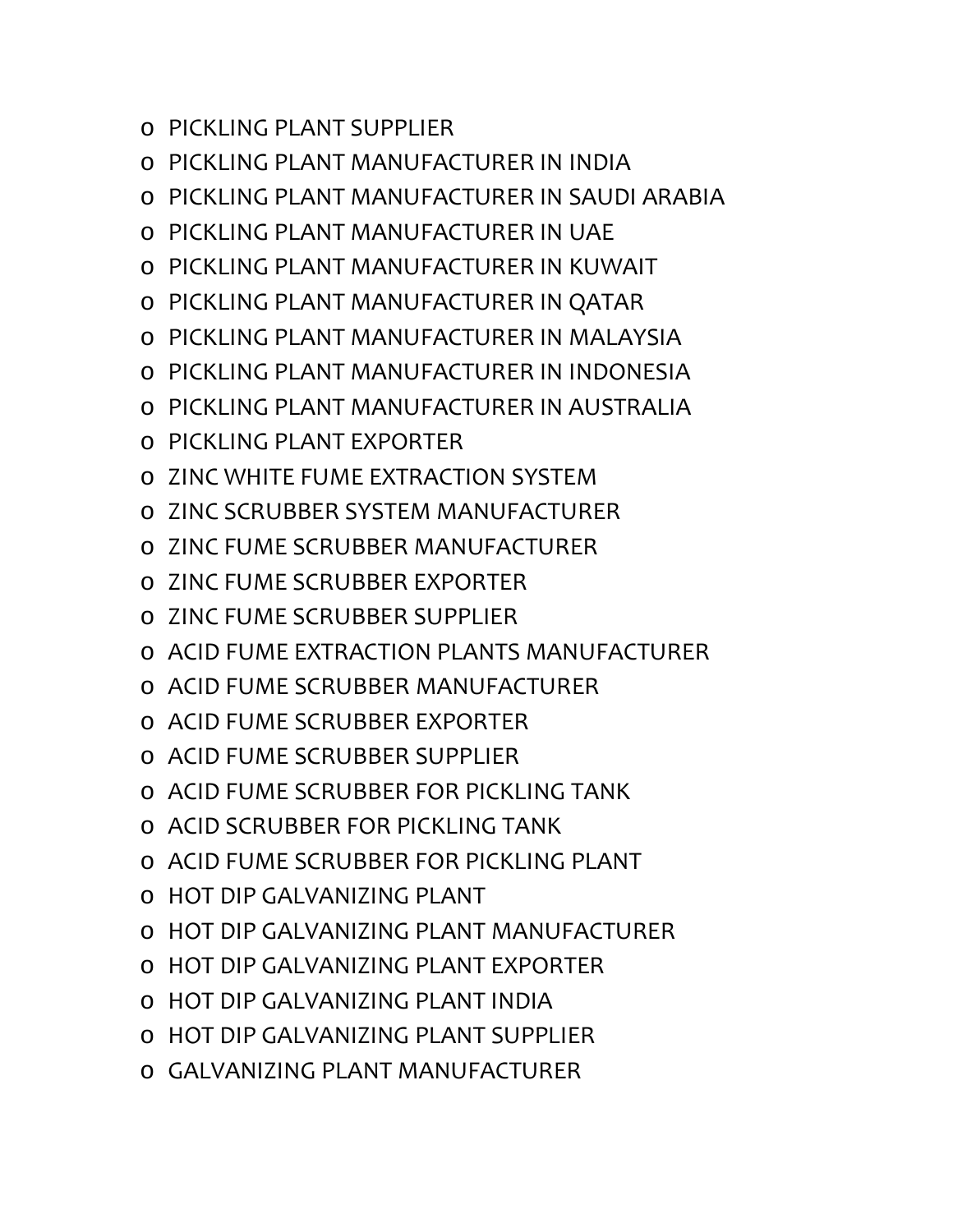- o ZINC KETTLE MANUFACTURER
- o ZINC KETTLE EXPORTER
- o ELECTROPLATING PLANT MANUFACTURER
- o ELECTROPLATING PLANT MANUFACTURER IN INDIA
- o ANODIZING PLANT MANUFACTURER IN INDIA
- o ANODIZING PLANT SUPPLIER
- o PICKLING TANK FOR GALVANISING PLANT
- o GALVANIZING TANK MANUFACTURER
- o GALVANIZING TANK EXPORTER
- o GALVANIZING TANK SUPPLIER
- o GALVANIZING TANK INDIA
- o GALVANIZING PLANT
- o GALVANIZING PLANT MANUFACTURER
- o GALVANIZING PLANT EXPORTER
- o GALVANIZING PLANT SUPPLIER
- o GALVANIZING PLANT INDIA
- o WIRE COIL PICKLING TANK MANUFACTURER
- o HIGHWAY GUARDRAIL PICKLING TANK MANUFACTURER
- o HIGHMAST POLE PICKLING TANK MANUFACTURER
- o GRATINGS PICKLING TANK MANUFACTURER
- o FRP PICKLING TANK MANUFACTURER
- o PIPE GALVANIZING PICKLING TANK MANUFACTURER
- o FLUX TANK MANUFACTURER
- o FLUX TANK EXPORTER
- o FLUX TANK SUPPLIER
- o DEGREESING TANK MANUFACTURER
- o RINSING TANK MANUFACTURER
- o P.P. PICKLING TANK MANUFACTURER